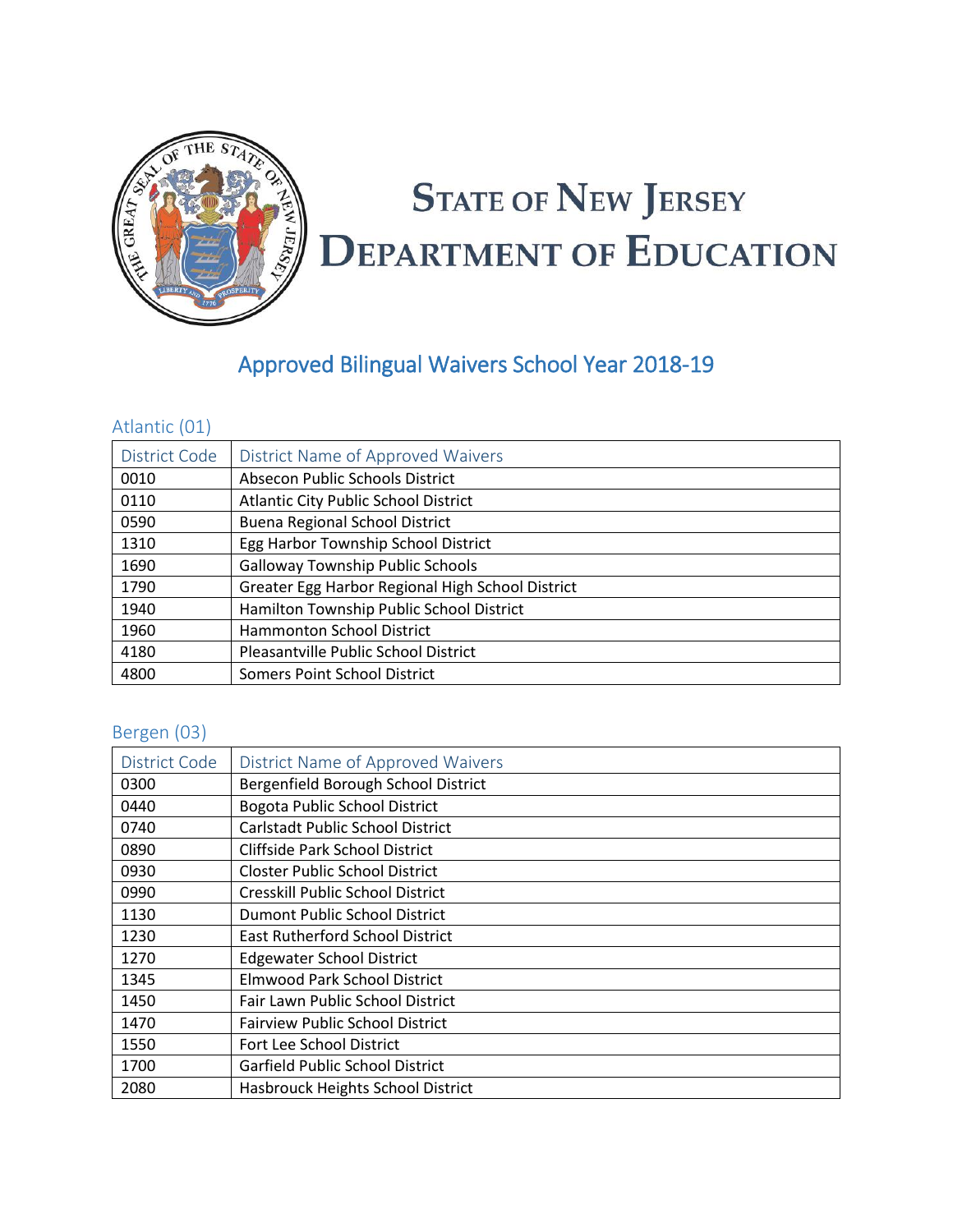| District Code | District Name of Approved Waivers        |
|---------------|------------------------------------------|
| 2620          | Leonia Public School District            |
| 2740          | Lodi School District                     |
| 2860          | Lyndhurst School District                |
| 3550          | New Milford Public School District       |
| 3600          | North Arlington School District          |
| 3910          | Palisades Park School District           |
| 3930          | Paramus Public School District           |
| 3940          | Park Ridge School District               |
| 4310          | <b>Ramsey School District</b>            |
| 4380          | Ridgefield Park School District          |
| 4370          | Ridgefield School District               |
| 4390          | Ridgewood Public School District         |
| 4410          | River Edge School District               |
| 4870          | South Hackensack School District         |
| 5160          | <b>Tenafly Public School District</b>    |
| 5150          | <b>Teaneck School District</b>           |
| 5755          | <b>Westwood Regional School District</b> |
| 5410          | <b>Waldwick School District</b>          |
| 5430          | <b>Wallington Boro School District</b>   |

#### Burlington (05)

| District Code | District Name of Approved Waivers              |
|---------------|------------------------------------------------|
| 0620          | Burlington Township Board of Education         |
| 0600          | <b>Burlington City Public School District</b>  |
| 1280          | <b>Edgewater Park Township School District</b> |
| 3010          | Maple Shade School District                    |
| 3430          | Mount Holly Township Public School District    |
| 4050          | Pemberton Township Schools                     |
| 4450          | Riverside Township School District             |

# Camden (07)

| District Code | District Name of Approved Waivers           |
|---------------|---------------------------------------------|
| 0260          | <b>Bellmawr Public School District</b>      |
| 0680          | <b>Camden City Public Schools</b>           |
| 0800          | Cherry Hill School District                 |
| 0880          | <b>Clementon Elementary School District</b> |
| 1780          | <b>Gloucester Township School District</b>  |
| 1802          | Mastery Schools of Camden, Inc.             |
| 4060          | Pennsauken Township School District         |
| 5080          | <b>Stratford School District</b>            |
| 5820          | Winslow Township School District            |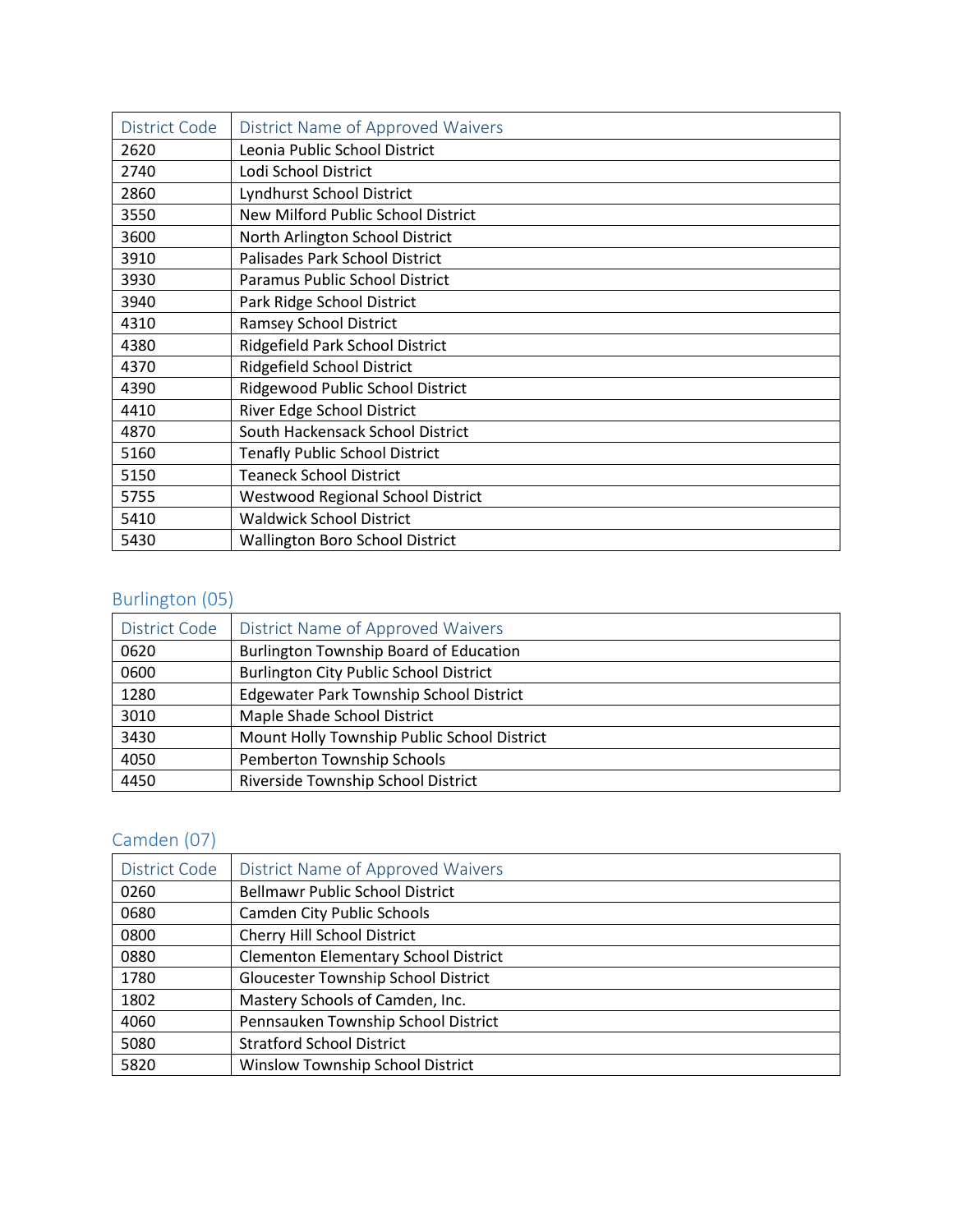# Cape May (09)

|      | District Code   District Name of Approved Waivers |
|------|---------------------------------------------------|
| 2840 | Lower Township Elementary School District         |
| 3130 | Middle Township Public School District            |
| 3780 | Ocean City School District                        |
| 5790 | Wildwood City School District                     |

# Cumberland (11)

|      | District Code   District Name of Approved Waivers |
|------|---------------------------------------------------|
| 540  | <b>Bridgeton City School District</b>             |
| 3230 | Millville School District                         |

## Essex (13)

| District Code | District Name of Approved Waivers                |
|---------------|--------------------------------------------------|
| 0250          | <b>Belleville Public Schools</b>                 |
| 0410          | <b>Bloomfield Township School District</b>       |
| 1210          | East Orange School District                      |
| 1390          | <b>Essex County Vocational Technical Schools</b> |
| 2330          | <b>Irvington Board of Education</b>              |
| 2730          | Livingston Board of Education School District    |
| 3190          | Millburn Township Schools                        |
| 3570          | <b>Newark Public School District</b>             |
| 3750          | <b>Nutley Public School District</b>             |
| 3880          | Orange Board of Education School District        |
| 4900          | South Orange-Maplewood School District           |
| 5680          | <b>West Orange Public Schools</b>                |

# Gloucester (15)

|      | District Code   District Name of Approved Waivers |
|------|---------------------------------------------------|
| 3280 | Monroe Township Public School District            |
| 5860 | Woodbury City Public School District              |

## Hudson (17)

|      | District Code   District Name of Approved Waivers |
|------|---------------------------------------------------|
| 0220 | <b>Bayonne School District</b>                    |
| 3610 | North Bergen School District                      |
| 4730 | Secaucus Board of Education                       |
| 5580 | Weehawken Public School District                  |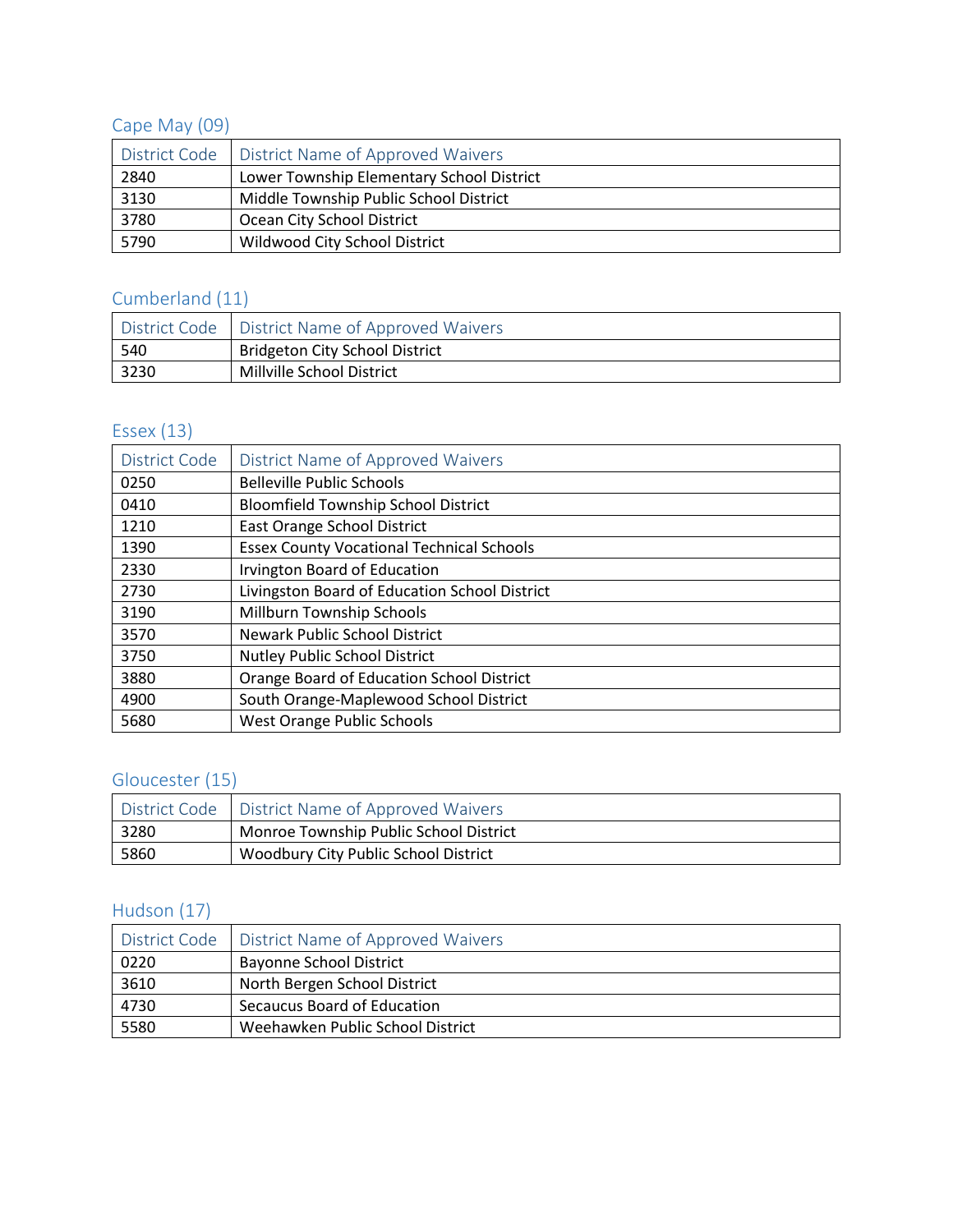#### HUNTERDON (19)

|      | District Code   District Name of Approved Waivers |
|------|---------------------------------------------------|
| 1510 | Flemington-Raritan Regional School District       |
| 2300 | Hunterdon Central Regional High School District   |
| 1376 | South Hunterdon Regional School District          |

## Mercer (21)

|      | District Code   District Name of Approved Waivers |
|------|---------------------------------------------------|
| 1950 | Hamilton Township Public School District          |
| 2580 | Lawrence Township Public School District          |
| 4255 | <b>Princeton Public Schools</b>                   |

## Middlesex (23)

| District Code | <b>District Name of Approved Waivers</b> |
|---------------|------------------------------------------|
| 0750          | <b>Carteret Public School District</b>   |
| 1140          | Dunellen Public School District          |
| 1170          | East Brunswick Township School District  |
| 1290          | Edison Township School District          |
| 2150          | Highland Park Boro School District       |
| 2370          | Jamesburg Public School District         |
| 3140          | Middlesex Borough School District        |
| 3290          | Monroe Township School District          |
| 3530          | <b>New Brunswick School District</b>     |
| 3620          | North Brunswick Township School District |
| 3845          | Old Bridge Township School District      |
| 4130          | Piscataway Township                      |
| 4660          | Sayreville School District               |
| 4860          | South Brunswick School District          |
| 4910          | South Plainfield School District         |
| 5850          | Woodbridge Township School District      |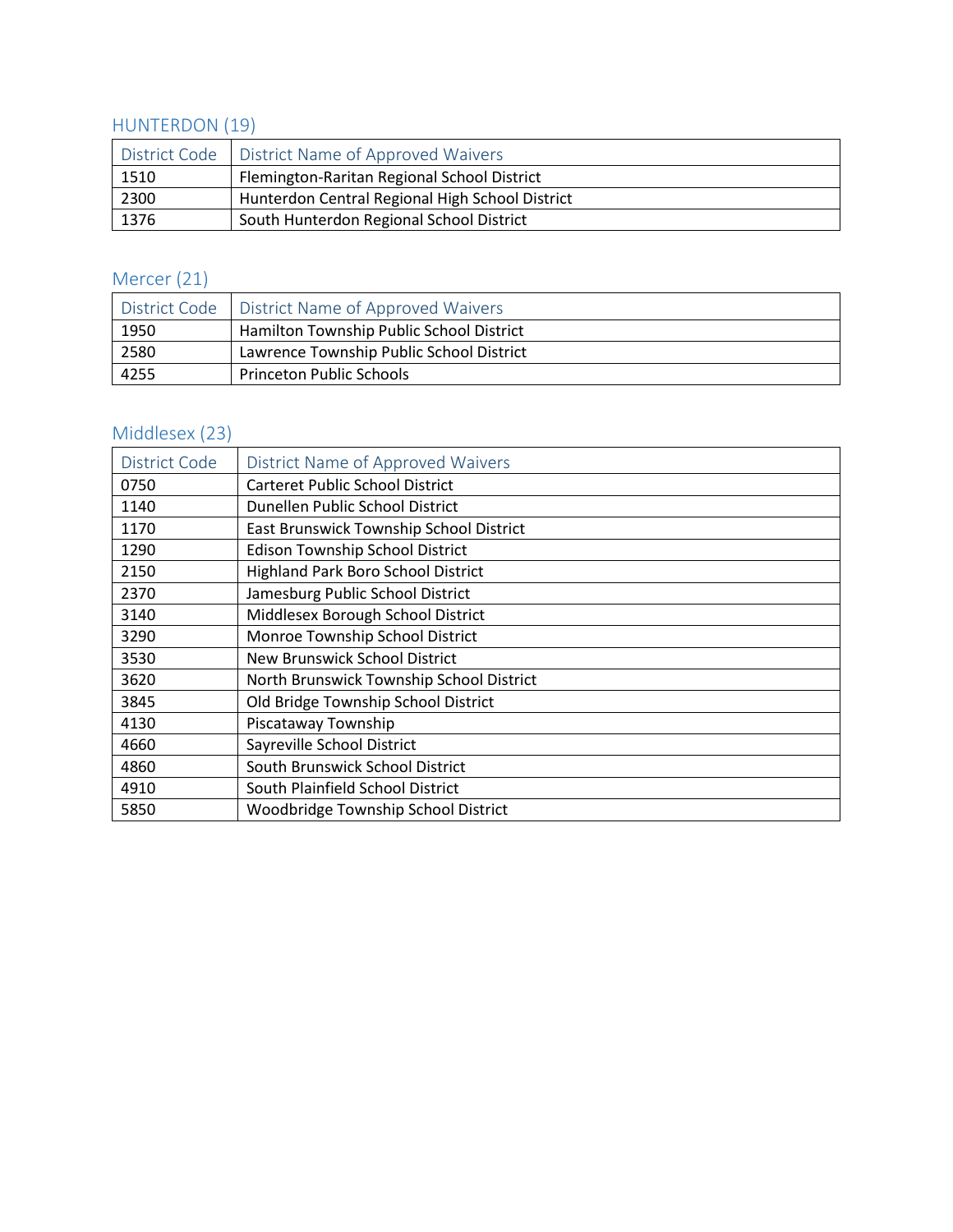# Monmouth (25)

| District Code | District Name of Approved Waivers               |
|---------------|-------------------------------------------------|
| 0100          | <b>Asbury Park School District</b>              |
| 0270          | <b>Belmar Elementary School District</b>        |
| 0500          | <b>Bradley Beach Elementary School District</b> |
| 1260          | <b>Eatontown Public School District</b>         |
| 1640          | Freehold Borough School District                |
| 1650          | Freehold Regional High School District          |
| 2290          | Howell Township Public School District          |
| 2400          | Keansburg School District                       |
| 2430          | Keyport School District                         |
| 3160          | Middletown Township Public School District      |
| 2920          | Manalapan-Englishtown Regional School District  |
| 2930          | Manasquan School District                       |
| 3040          | Matawan-Aberdeen Regional School District       |
| 3510          | Neptune Township School District                |
| 4360          | Red Bank Borough Public School District         |
| 5185          | <b>Tinton Falls School District</b>             |
| 3810          | Township of Ocean School District               |
| 5420          | Wall Township Public School District            |

#### Morris (27)

| District Code | District Name of Approved Waivers              |
|---------------|------------------------------------------------|
| 0450          | <b>Boonton Town School District</b>            |
| 630           | <b>Butler Public School District</b>           |
| 0820          | <b>Chester School District</b>                 |
| 1110          | Dover Public School District                   |
| 4000          | Long Hill Township School District             |
| 3385          | <b>Morris School District</b>                  |
| 2870          | <b>Madison Public School District</b>          |
| 3340          | Montville Township School District             |
| 3370          | Morris Hills Regional School District          |
| 3450          | Mount Olive Township School District           |
| 3950          | Parsippany-Troy Hills Township School District |
| 4330          | Randolph Township School District              |
| 4560          | Roxbury Township School District               |
| 5770          | <b>Wharton Borough School District</b>         |
| 5520          | <b>Washington Township School District</b>     |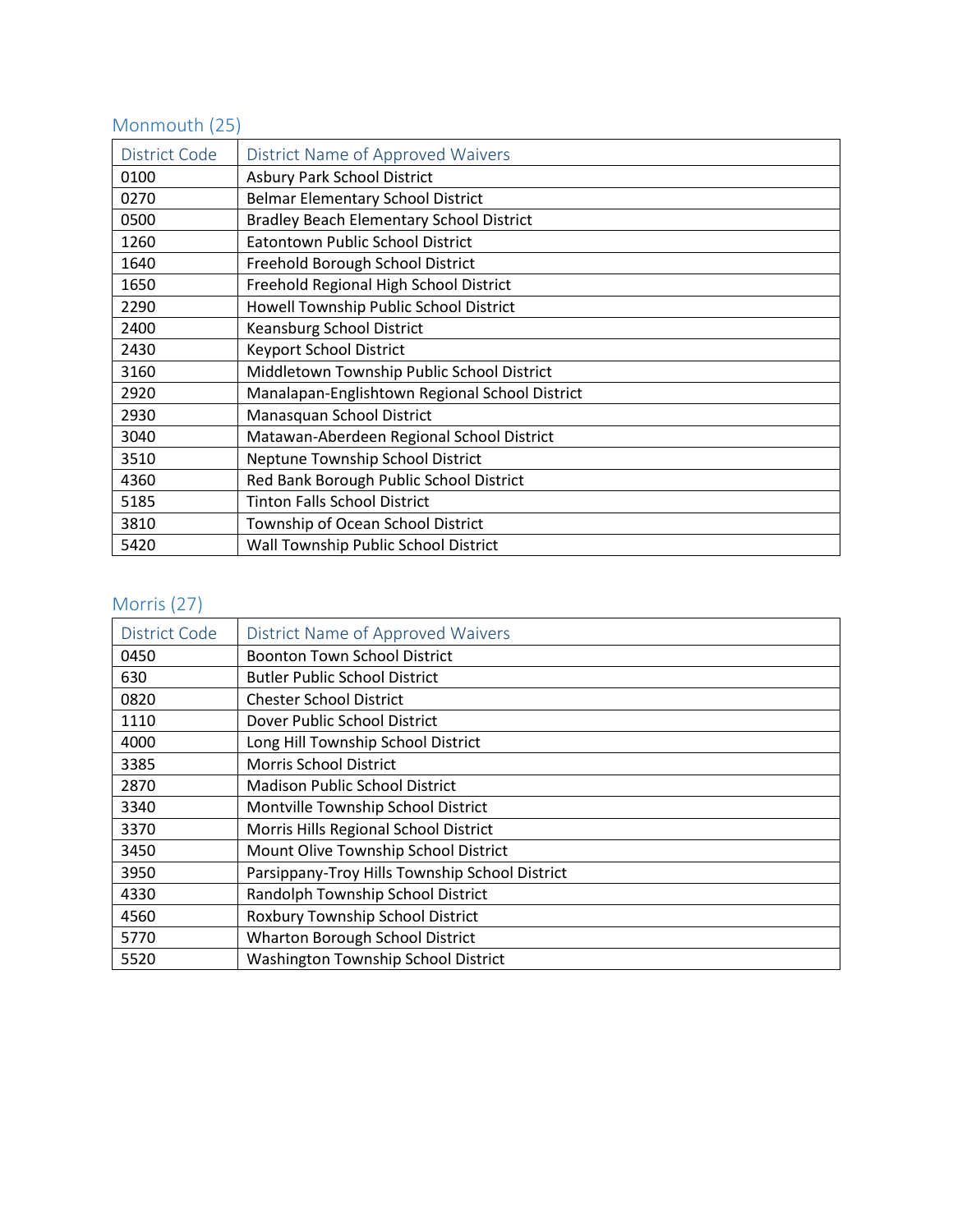# Ocean (29)

| District Code | District Name of Approved Waivers            |
|---------------|----------------------------------------------|
| 0185          | <b>Barnegat Township School District</b>     |
| 0530          | <b>Brick Township Public School District</b> |
| 2360          | Jackson Township School District             |
| 2480          | Lacey Township School District               |
| 4220          | Point Pleasant Beach School District         |
| 4210          | Point Pleasant Borough School District       |
| 4710          | Seaside Heights School District              |
| 4950          | Southern Regional School District            |
| 5020          | <b>Stafford Township School District</b>     |
| 5190          | Toms River Regional School District          |

## Passaic (31)

| District Code | District Name of Approved Waivers     |
|---------------|---------------------------------------|
| 0900          | <b>Clifton Public School District</b> |
| 1920          | Haledon Public School District        |
| 2100          | Hawthorne Public School District      |
| 3970          | Passaic City School District          |
| 4010          | Paterson Public School District       |
| 4270          | Prospect Park Public School District  |
| 5570          | Wayne Township Public School District |
| 5690          | <b>Woodland Park School District</b>  |

## Salem (33)

|      | District Code   District Name of Approved Waivers  |
|------|----------------------------------------------------|
| 4070 | Penns Grove-Carneys Point Regional School District |

## Somerset (35)

| District Code | District Name of Approved Waivers            |
|---------------|----------------------------------------------|
| 0490          | <b>Bound Brook School District</b>           |
| 0555          | Bridgewater-Raritan Regional School District |
| 1610          | Franklin Township Public School District     |
| 2170          | Hillsborough Township Public School District |
| 3000          | Manville Board of Education                  |
| 3320          | Montgomery Township School District          |
| 4820          | Somerville Public School District            |
| 4815          | Somerset Hills Regional School District      |